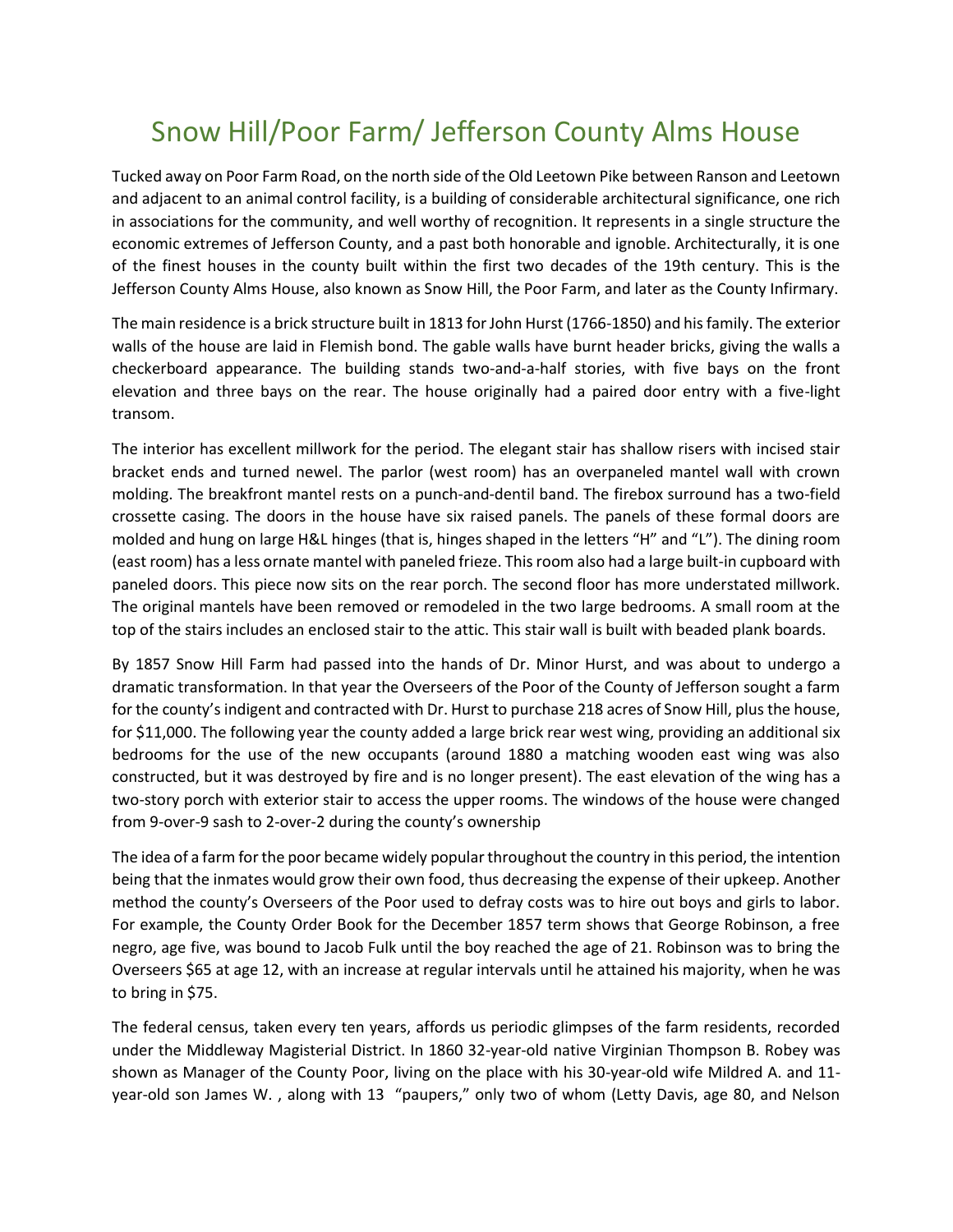Green, age 87) were African American. Among the whites were two males born in Germany, and a woman age 40 described as "idiotic," one age 53 and deaf and dumb, and one age 73, "insane." The whites were notably younger than Davis and Green. The status of 43-year-old illiterate George H. Hartman, born in Germany, is unclear, as the word "pauper" does not appear beside his name.

The year following this census saw the country engulfed by civil war, and Jefferson County stood in the path of the armies. This is illustrated by county Confederate Veterans marker number ten, which stands on the Leetown Pike just past the county fairgrounds, and in close proximity to the Poor House. This small obelisk commemorates a sharp cavalry skirmish on August 21, 1864, during Gen.Philip H. Sheridan's Shenandoah Valley Campaign. That same month the Poor House was visited by a detachment of Col. Henry A. Cole's celebrated 1st Maryland (Union) Potomac Home Brigade Cavalry, which made off with superintendent George T. Watson's flea-bitten horse, an animal he valued at \$100, and for which he was never reimbursed. Superintendent Watson had voted for secession under pressure from family and friends, but his pro-Union sentiments led him to avoid conscription by decamping with like-minded neighbors to Maryland or Pennsylvania whenever Confederate forces were in the vicinity.

As memories of fratricidal strife receded, the 1880 census provided another snapshot of the Alms House residents. Charles White, age 59, was there listed as Keeper, along with his wife and three daughters. At that time there were 32 white inmates, ages 1 to 86, and eight black inmates ages 1 to 80. In this period also men such as John Gibson were paid to work the farm, receiving \$1.50 per day and 30 cents per mile travel time. When county surveyor S. Howell Brown compiled his map of 1883 the property had by then become designated the County Infirmary.

In 1910 the census informs us that Miss Cate Littleton was manager of the Infirmary. She was age 50, and lived there with her three sisters, one brother, and four other relatives, in addition to two black servants. There were 12 white inmates, including one born in Austria who spoke only German, and another born in Maine; all the others are shown as born in West Virginia. The number of black inmates had risen to 23.

Two decades later the local newspapers were viewing the County Infirmary, once a resplendent manor house, as a scandal. The Spirit of Jefferson excoriated its "almost unmentionable condition." It was denounced as a menace, with its residents reduced to an animal-like existence. In 1931 the County Commission acted to correct this deplorable state of affairs.

Mrs. Daisey Fritts was hired as supervisor that year, and in a remarkably short time the refuge for the indigent enjoyed a rebirth. In 1932 one paper enthused that "We had occasion to go to the Alms House a week or two ago and the transformation was so great it seemed impossible. Floors, ceilings and walls were clean, the quarters had been made more attractive….The Court is to be congratulated on having a woman there who is interested in her work and effective. She deserves the thanks of the people of Jefferson County…."

Mrs. Fritts stayed at the Infirmary for 28 years. When, at age 77, she looked back on her life, she thought of that period as the most satisfying of all. Her superintendency was a highpoint in the 102-year record of the Alms House. She was still in charge when it was closed in 1959 and the last nine inmates relocated, whereupon she retired, fondly regarded as the most caring person ever to have run the place. No doubt she would have subscribed to the famous sentiments of Thomas Gray's "Elegy" when she reflected on those whose lives she did so much to improve: